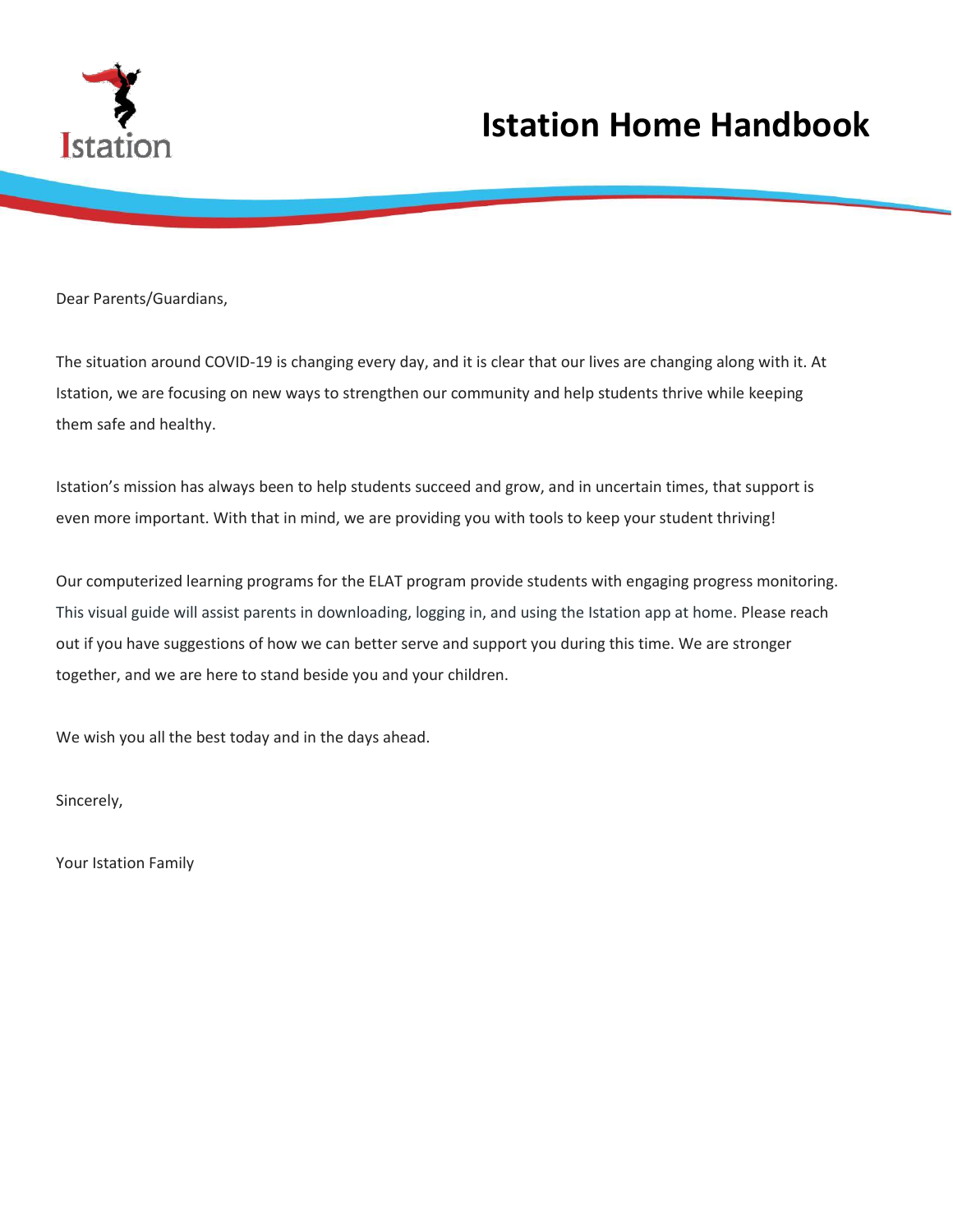

# **Istation Home Handbook:**

 *Logging Students In*

#### **This visual guide will assist parents in setting up and using Istation Home.**

If you have any questions about utilizing Istation at home, please contact our support team at [support@istation.com](mailto:support@istation.com) or 866-883-7323, option 2.

#### **Step 1: Download Istation App**

- Go to [www.istation.com](http://www.istation.com/) and click on **Download and Technical Information**.
- Click the appropriate button to download Istation for Windows or Mac. Follow the positive prompts in the download window to install
- For iPad, Android, and Chromebook devices, you may download the application from the respective app store.



#### **Step 2: Open the Istation App**

- Click on the desktop app.
- Type the name of your child's school in the domain field. Domain name format is school.district.state (e.g., mcnair.dallas.tx).
- If you have children at different campuses, or you are utilizing Istation on a public computer, each student will need to log in under different domains. This can be done by:
	- o Type the following login information:
		- **User name: config**
		- **Password: configuence**
	- o Enter the correct campus or domain for the student logging in, and then click **OK**. Peer Group can be left blank.
- If you have any additional questions, please call our Support Team at 1-866-883-7323 x 2.

| Configuration                                                                                                                                                                                                                                                                                                                             |              |
|-------------------------------------------------------------------------------------------------------------------------------------------------------------------------------------------------------------------------------------------------------------------------------------------------------------------------------------------|--------------|
| Istation software needs to be configured to run on this computer. Please type<br>the name of your school in the domain field below, and select the matching<br>domain name from the list of options.<br>If you need assistance, please contact Istation Technical Support at<br>866-883-7323 ext. 2 or via e-mail at support@istation.com |              |
| Default Domain<br>Domain:<br>Peer Group (optional):                                                                                                                                                                                                                                                                                       |              |
| Active Peer Groups:                                                                                                                                                                                                                                                                                                                       | Refresh      |
|                                                                                                                                                                                                                                                                                                                                           |              |
|                                                                                                                                                                                                                                                                                                                                           |              |
|                                                                                                                                                                                                                                                                                                                                           |              |
|                                                                                                                                                                                                                                                                                                                                           | Cancel<br>OK |
|                                                                                                                                                                                                                                                                                                                                           |              |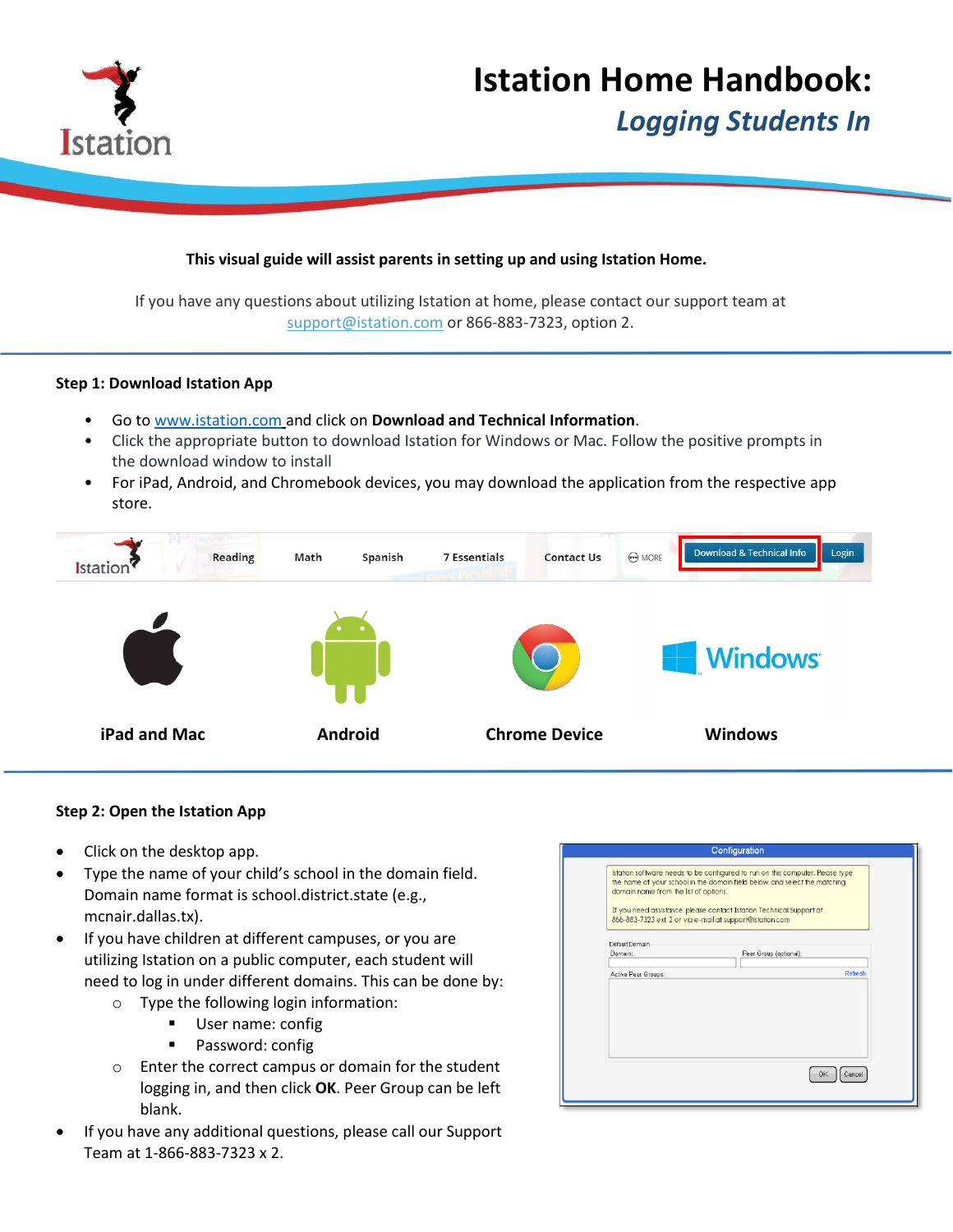

## **Istation Home Handbook:**

 *Logging Students In*

#### **Step 3: Log In**

- Enter the user name and password provided by your child's classroom teacher.
- Click **OK**.



#### **Step 4: Work in Istation**

Select one of the following:

- **Reading with ISIP**\* personalized instructional path
- **Lectura con ISIP**\* personalized instructional path
- **ORF –** Oral Reading Fluency
- **ISIP Modeling**  models instructions for taking the monthly assessment

\*based on your district's or campus's subscription